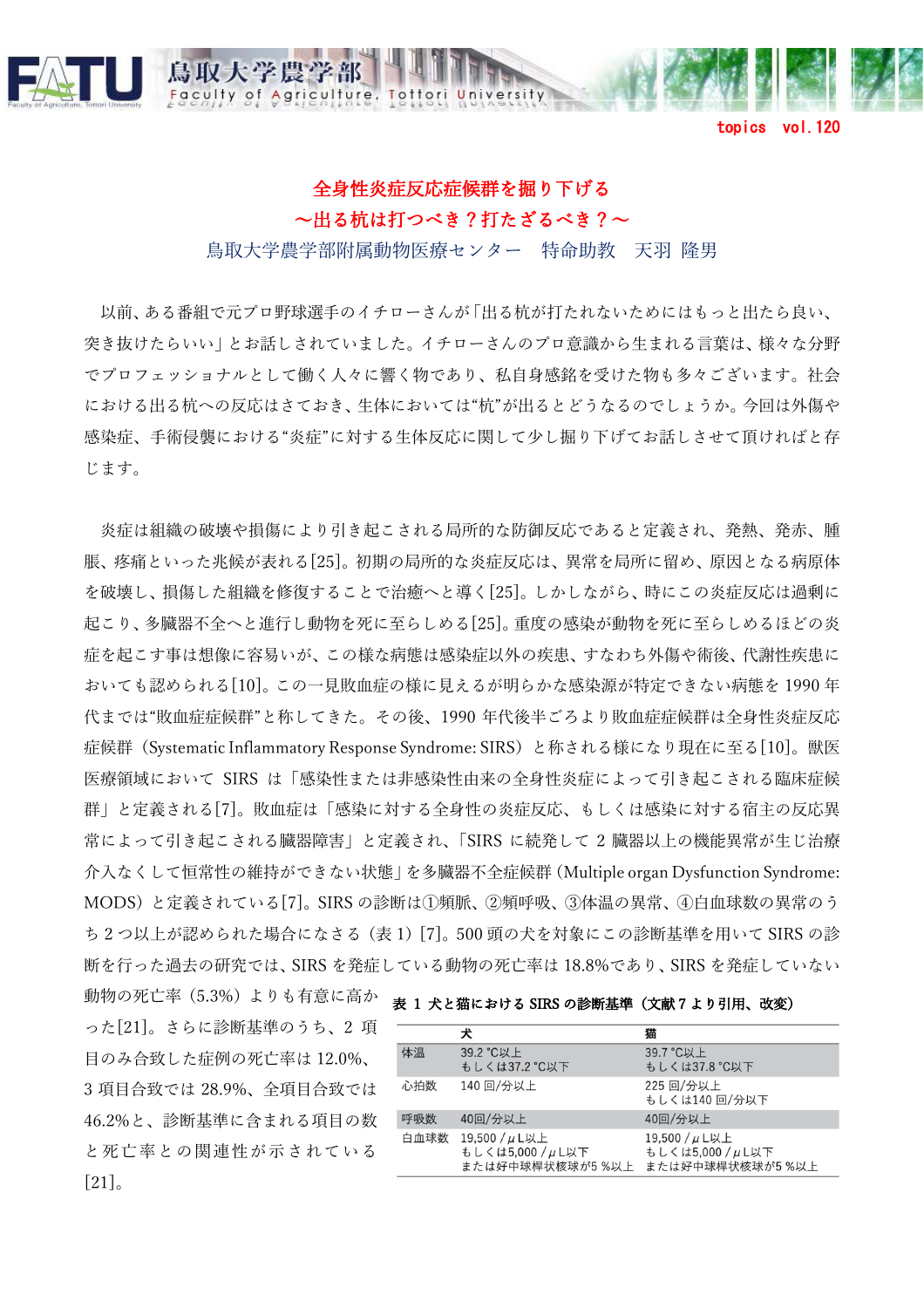⼈医療の歴史を紐解くと、1970 年代初期に集中管理技術が向上し、単臓器不全による死亡率が低下し たが、今度は単臓器不全に陥らなかった患者が多臓器不全に陥る様になった[10]。当時、多臓器不全に至 った症例の半数以上が腹腔内感染と関連していたことから、多臓器不全は感染症による物であるとの考 えが主流であったが、その後、1980 年代にかけて感染のない症例においても多臓器不全が頻繁に発生し ていることが報告された[8,19,32]。この病態が敗血症症候群と呼ばれる様になった。敗血症症候群はシ ョックから離脱後の全身性虚血再還流障害が原因であると考えられたが、その後、バクテリアルトラン スロケーションが原因である可能性が有力視される様になった[6,9,17]。さらに 1980 年代後半には、非 感染性多臓器不全が酸素投与量と酸素消費量との関係(flow dependent oxygen consumption)に原因があ ったのではという仮説が広まった[28]。一方で、同時期に炎症性サイトカインが同定され研究が進むこと で、SIRS の本態は高サイトカイン血症により生体が過剰な炎症反応を惹起された状態であると考えられ るようになった[36]。SIRS は病原体関連分⼦パターン(Pathogen-associated molecular patterns: PAMPs) や組織損傷によって放出されるアラーミン (Alarmin)、ダメージ関連分子パターン (Damage-Associated molecular pattern: DAMP) が TLR や NOD 伝達経路を介し NF-κB 活性を引き起こし、炎症性メディ エーターの過剰産生、肥満細胞や好中球、好酸球もしくは好塩基球といった多形核細胞の活性化、血管内 皮障害、組織血液灌流の低下等を起こし多臓器不全を発生させると考えられている[2, 3, 5, 12, 13, 22, 23, 35]。

ではこの過剰な初期炎症を抑えれば、すなわち出てきた杭を叩けば SIRS は克服することができるの であろうか。どの研究者もこの仮説に注⽬し、SIRS の初期炎症を抑制するおおよそ 150 件の医薬品が開 発され臨床治験が⾏われた。しかし、その全てが失敗に終わっており、効果が得られないばかりか時には 病態を悪化させる場合があることも示された[24, 33]。その原因の一つに治療適期の問題が挙げられ、自 然免疫反応の発現が速く、発症してから数時間後に開始されるころには既に初期の炎症性メディエータ ーの放出と炎症カスケードが始まっているのではと報告されている[20]。しかし、事はさらに複雑であ る。実は SIRS に対抗する⾝体の⽣体反応:代償性抗炎症反応症候群(Compensatory Anti-inflammatory response syndrome: CARS)が起こっている様なのである。1970 年代より重度の外傷や敗血症症例では 炎症の亢進だけではなく、免疫の低下も伴うことが認識されていた[14]。CARS は SIRS とは異なり具体 的な診断基準や臨床症状が定義されていないため概念的な病態ではあるが[36]、CARS では IL-10 など の抗炎症性サイトカインや IL-1ra 等のサイトカイ

ン拮抗物質の放出、マクロファージの機能低下やリ ンパ球・樹状細胞のアポトーシスの増加といった免 疫異常が起こっていることが示されている[1,4, 11, 18]。CARS は、動物実験において CARS 関連 サイトカインの発現が SIRS 関連サイトカインの発 現よりも遅かったことや、重症患者において数日 から数週間に渡って SIRS 関連サイトカインが消 図 1 SIRS と CARS の病態 (文献 36 より引用、改変)

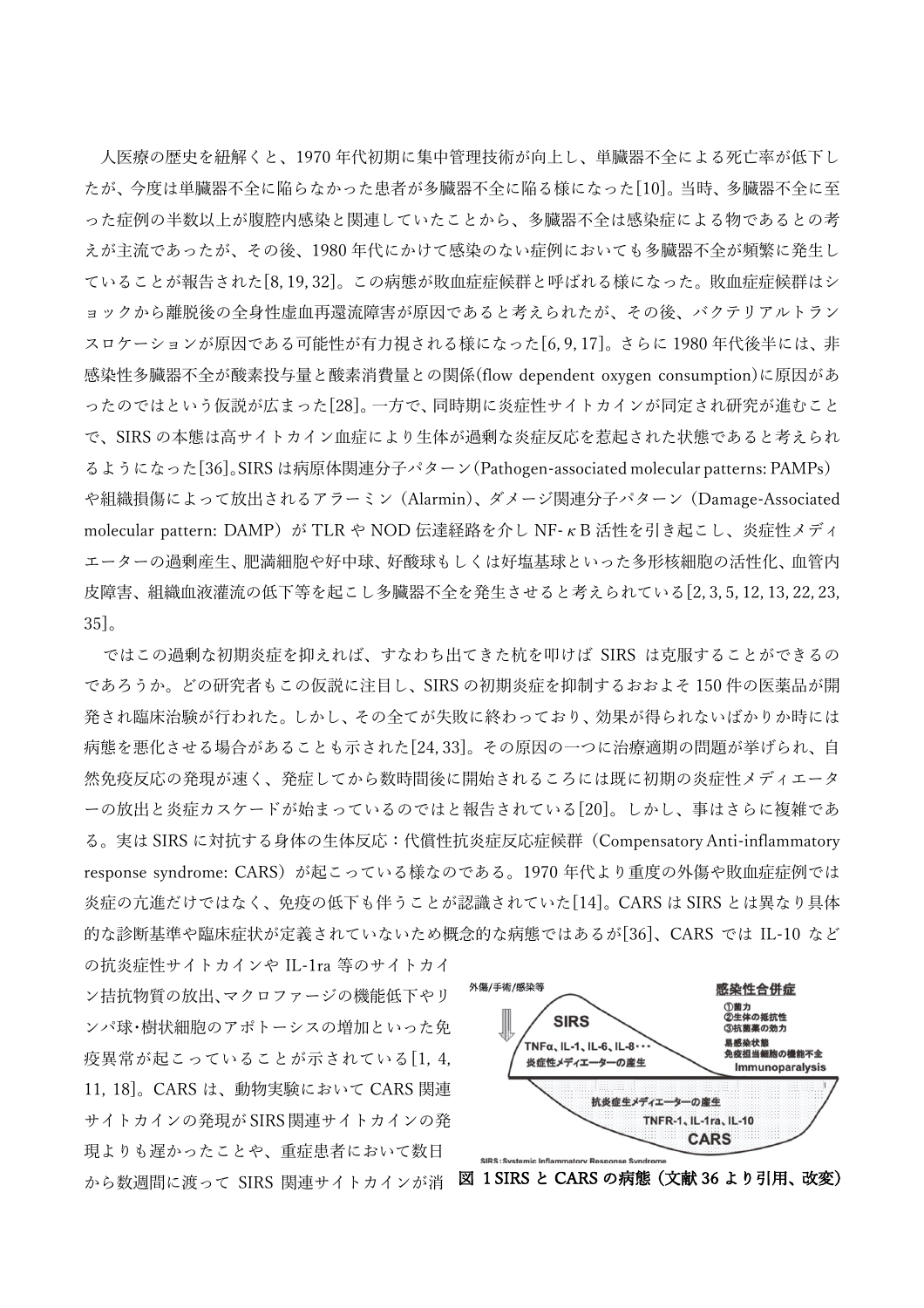失していく一方で CARS 関連サイトカインが増加していくことから、SIRS に続いて CARS が発症し、そ れらが術後や重症外傷、敗⾎症後の有害事象の原因となっていると考えられている[15, 31] [16, 27](図 1)。

しかし、話はさらに複雑化している。近年、人医療において敗血症の定義から SIRS の概念が削除さ れ、敗血症の診断には SOFA (Sequential Organ Failure Assessment) Score が使用される様になってい る[29]。SOFA スコアは呼吸、循環、中枢神経、肝臓、腎臓の臓器障害の程度を評価する物であり、感 染による SOFA スコアの上昇が認められた場合に敗血症と診断する事となった[29]。またヒトのゲノム

ワイド関連解析により、SIRS と CARS は同時に発現している可能性が⽰され[34]、また誌⾯の都合 上、今回は割愛したが、ヒトでは SIRS と MODS の治療が成功した患者で、持続的な炎症/免疫抑制異 化症候群(a persistent inflammation, immunosuppression, and catabolism syndrome: PICS)を発症する との概念も生まれてきている[10] (図 2)。獣医療においては SIRS や CARS での詳細な病態は未だ明ら かとはなっておらず、敗血症症例の予後と SOFA スコアとの関連性は堅実的なものとはなっていないが [26, 30]、今後様々な研究が進み、病態評価や予後評価、新規治療が⽣まれてくる事に期待したい。



## 図 2: SIRS/CARS と PCIS の概念 (文献 10 より引用、改変)

如何でしたでしょうか。SIRS は人医療では詳細がまだ不明な部分はあるにせよ、この数十年でかなり の病態が解明され、既に克服されつつある疾患となっています。しかし獣医療においては未だに予後因 子としての評価に留まっておりさらなる研究が必要だと考えられます。今回は日々の臨床と直結する様 な内容にはできませんでしたが、本稿が SIRS を発症している様な重症症例の病態評価並びに治療に少し でも寄与できれば幸いです。

## 参考⽂献

2. Beutler, B. 2004. Inferences, questions and possibilities in Toll-like receptor signalling. *Nature* 430: 257-263.

3. Beutler, B. and Cerami, A. 1987. Cachectin: more than a tumor necrosis factor. *N Engl J Med* 316: 379-385. 4. Bone, R. C. 1996. Toward a theory regarding the pathogenesis of the systemic inflammatory response syndrome:<br>what we do and do not know about cytokine regulation. *Crit Care Med* 24: 163-172.

5. Bone, R. C., Grodzin, C. J. and Balk, R. A. 1997. Sepsis: a new hypothesis for pathogenesis of the disease process.<br>Chest 112: 235-243. Chest 112: 235-243.

<sup>1.</sup> Ayala, A. and Chaudry, I. H. 1996. Immune dysfunction in murine polymicrobial sepsis: mediators, macrophages, lymphocytes and apoptosis. *Shock* 6 Suppl 1: S27-38.<br>
2. Beutler, B. 2004. Inferences, questions and possibi